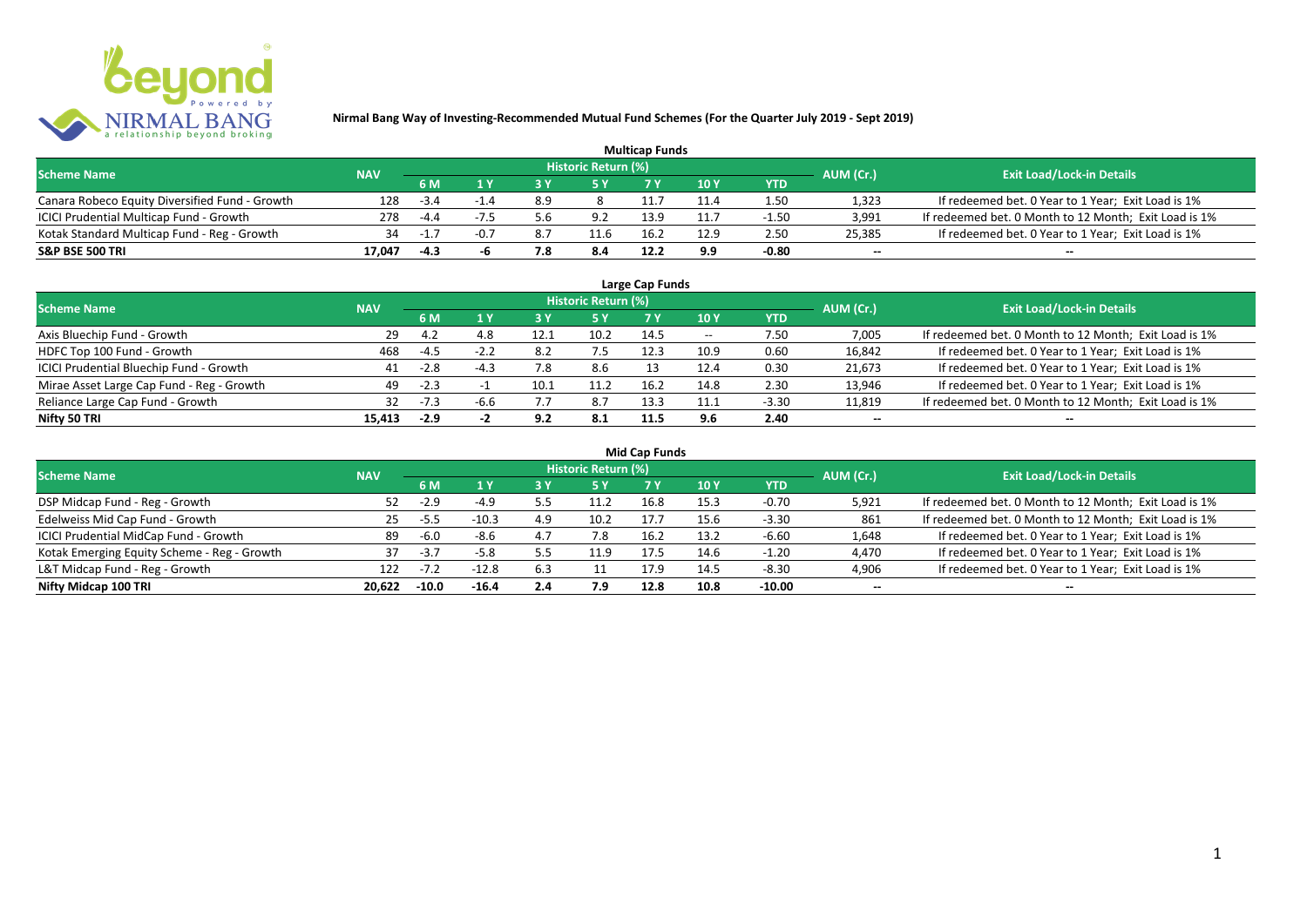

| Large & Midcap                                   |            |        |      |  |                            |      |      |       |                          |                                                    |  |  |
|--------------------------------------------------|------------|--------|------|--|----------------------------|------|------|-------|--------------------------|----------------------------------------------------|--|--|
| <b>Scheme Name</b>                               | <b>NAV</b> |        |      |  | <b>Historic Return (%)</b> |      |      |       | AUM (Cr.)                | <b>Exit Load/Lock-in Details</b>                   |  |  |
|                                                  |            | 6 M    |      |  |                            | 7 M  | 10Y  | YTD   |                          |                                                    |  |  |
| Canara Robeco Emerging Equities - Growth         | 87         | $-6.0$ | -8.5 |  | 12.6                       |      | 18.3 | -1.90 | 4,669                    | If redeemed bet. 0 Year to 1 Year; Exit Load is 1% |  |  |
| Invesco India Growth Opportunities Fund - Growth |            | $-2.9$ | -3.8 |  | 10.4                       | 14.6 | 12.4 | 0.40  | 1,659                    | If redeemed bet. 0 Year to 1 Year; Exit Load is 1% |  |  |
| NIFTY Large Midcap 250 TRI                       | 6.767      | -5.6   |      |  | 9.4                        |      |      | -3.30 | $\overline{\phantom{a}}$ | $\overline{\phantom{a}}$                           |  |  |

|                                  |            |           |     |                     | <b>Focused Funds</b> |       |            |                          |                                                       |
|----------------------------------|------------|-----------|-----|---------------------|----------------------|-------|------------|--------------------------|-------------------------------------------------------|
| <b>Scheme Name</b>               | <b>NAV</b> |           |     | Historic Return (%) |                      |       |            | AUM (Cr.)                | <b>Exit Load/Lock-in Details</b>                      |
|                                  |            | <b>6M</b> |     | <b>EV</b>           |                      | 10 Y  | <b>YTD</b> |                          |                                                       |
| Axis Focused 25 Fund - Growth    |            |           |     | 12.2                | 14.2                 | $- -$ | 1.90       | 7.841                    | If redeemed bet. 0 Month to 12 Month; Exit Load is 1% |
| SBI Focused Equity Fund - Growth | 138        | በ.5       | 0.2 | 10.9                |                      |       | 4.00       | 5.127                    | If redeemed bet. 0 Year to 1 Year; Exit Load is 1%    |
| <b>S&amp;P BSE 500 TRI</b>       | 17.047     | $-4.3$    |     | 8.4                 | 12.2                 | 9.9   | -0.80      | $\overline{\phantom{a}}$ | $- -$                                                 |

|                                                |            |         |         |                     |      | <b>Small Cap Funds</b> |                                       |            |                          |                                                    |
|------------------------------------------------|------------|---------|---------|---------------------|------|------------------------|---------------------------------------|------------|--------------------------|----------------------------------------------------|
| <b>Scheme Name</b>                             | <b>NAV</b> |         |         | Historic Return (%) |      |                        |                                       |            | AUM (Cr.)                | <b>Exit Load/Lock-in Details</b>                   |
|                                                |            | 6 M     |         |                     |      |                        | 10Y                                   | <b>YTD</b> |                          |                                                    |
| Franklin India Smaller Companies Fund - Growth | 48         | $-10.4$ | $-14.2$ | 0.6                 | 8.3  | 18.5                   | 15.7                                  | $-8.10$    | 6,584                    | If redeemed bet. 0 Year to 1 Year; Exit Load is 1% |
| HDFC Small Cap Fund - Growth                   | 39         | $-12.1$ | $-15.4$ |                     | 10.5 | 15.2                   | 12.9                                  | $-9.50$    | 8,209                    | If redeemed bet. 0 Year to 1 Year; Exit Load is 1% |
| L&T Emerging Businesses Fund - Reg - Growth    | 22         | $-10.5$ | $-17.5$ |                     | 11.7 | $- -$                  | $\hspace{0.05cm}$ – $\hspace{0.05cm}$ | $-11.20$   | 5,639                    | If redeemed bet. 0 Year to 1 Year; Exit Load is 1% |
| Nifty Smallcap 100 TRI                         | 6.886      | $-13.3$ | $-23.3$ | $-2.5$              | 2.9  | 8.8                    |                                       | -12.10     | $\overline{\phantom{a}}$ | $- -$                                              |

| ELSS Schemes (Tax Saving u/s 80-C)            |            |        |         |                            |                                       |           |       |            |           |                                  |  |  |
|-----------------------------------------------|------------|--------|---------|----------------------------|---------------------------------------|-----------|-------|------------|-----------|----------------------------------|--|--|
| <b>Scheme Name</b>                            | <b>NAV</b> |        |         | <b>Historic Return (%)</b> |                                       |           |       |            | AUM (Cr.) | <b>Exit Load/Lock-in Details</b> |  |  |
|                                               |            | 6 M    | 1 Y     | 73 Y                       | / 5 Y                                 | <b>7Y</b> | 10 Y  | <b>YTD</b> |           |                                  |  |  |
| Aditya Birla Sun Life Tax Relief 96 - Growth  | 30         | $-5.0$ | $-9.8$  | 7.4                        | 10.8                                  | 15.6      | 11.5  | $-4.30$    | 8,562     | Nil                              |  |  |
| Axis Long Term Equity Fund - Growth           | 44         |        |         | 9.9                        | 11.4                                  | 18        | $- -$ | 3.10       | 19,236    | Nil                              |  |  |
| IDFC Tax Advantage (ELSS) Fund - Reg - Growth | 52.        | $-7.0$ | $-10.3$ |                            | 9.1                                   | 14.5      | 12.6  | $-4.00$    | 1,877     | Nil                              |  |  |
| Invesco India Tax Plan - Growth               | 48         | -4.4   | $-6.9$  |                            |                                       |           | 13.5  | $-1.60$    | 859       | Nil                              |  |  |
| Mirae Asset Tax Saver Fund - Reg - Growth     |            | $-1.2$ | $-0.1$  | 12.8                       | $\hspace{0.05cm}$ – $\hspace{0.05cm}$ | $- -$     | $- -$ | 3.00       | 2,306     | Nil                              |  |  |
| <b>S&amp;P BSE 200 TRI</b>                    | 5,514      | $-3.6$ | -4.5    | 8.3                        | 8.7                                   | 12.3      | 10    | 0.10       | $\sim$    | $\overline{\phantom{a}}$         |  |  |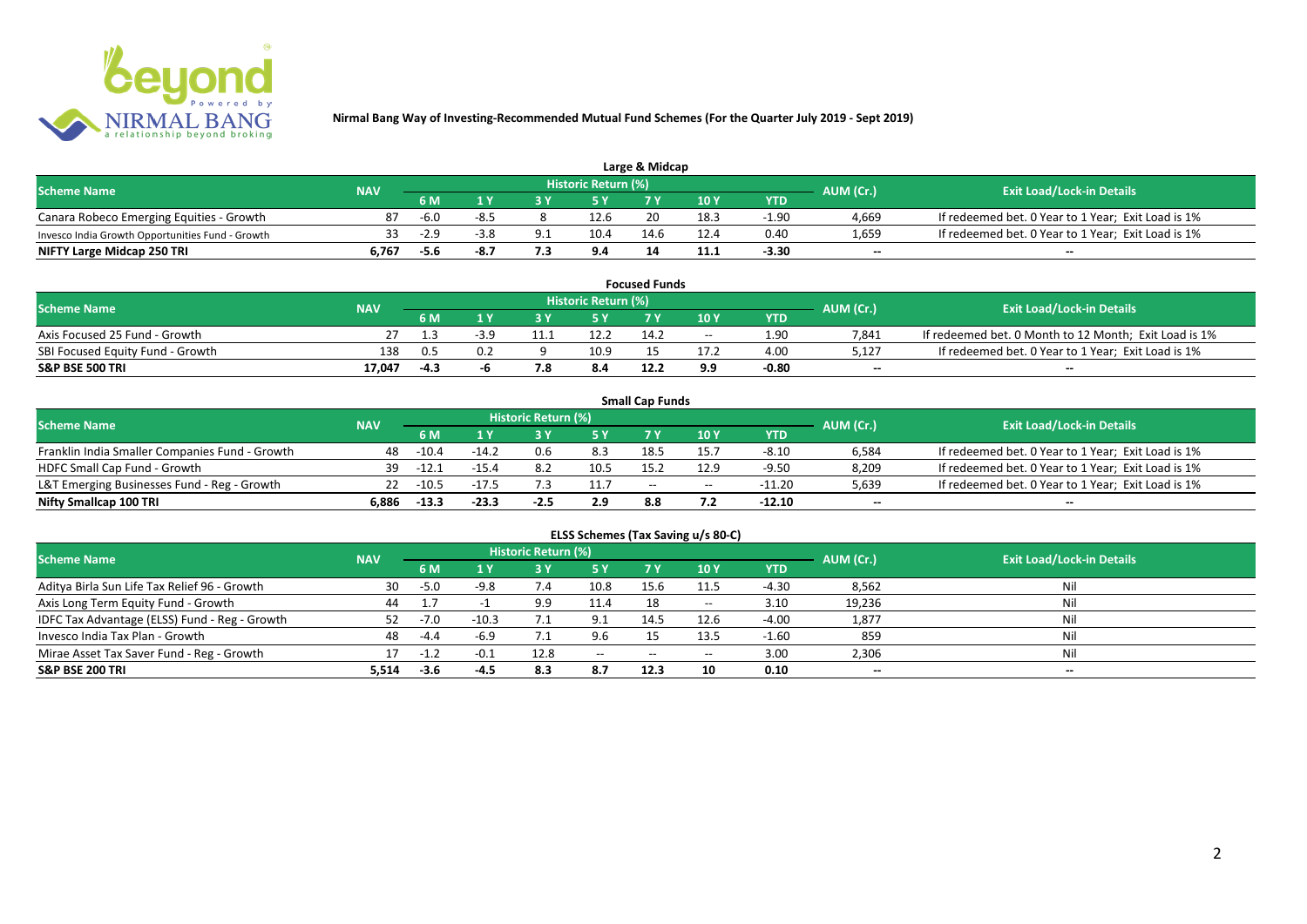

| <b>Contra/Value Fund</b>                  |            |        |        |                     |      |      |      |         |                          |                                                    |  |  |
|-------------------------------------------|------------|--------|--------|---------------------|------|------|------|---------|--------------------------|----------------------------------------------------|--|--|
| <b>Scheme Name</b>                        | <b>NAV</b> |        |        | Historic Return (%) |      |      |      |         | AUM (Cr.)                | <b>Exit Load/Lock-in Details</b>                   |  |  |
|                                           |            | 6 M    |        |                     |      |      | 10 Y | YTD     |                          |                                                    |  |  |
| Kotak India EQ Contra Fund - Reg - Growth | 50         | $-3.1$ |        |                     | 9.3  | 12.8 | 10.8 | 0.50    | 819                      | If redeemed bet. 0 Year to 1 Year; Exit Load is 1% |  |  |
| Invesco India Contra Fund - Growth        | 45         | -6.1   | -6.1   |                     | 10.9 | 16.4 | 12.8 | $-2.50$ | 3.992                    | If redeemed bet. 0 Year to 1 Year; Exit Load is 1% |  |  |
| UTI Value Opportunities Fund - Growth     | 58         | $-3.9$ | $-6.5$ |                     |      |      | 10.1 | 0.00    | 4,181                    | If redeemed bet. 0 Year to 1 Year; Exit Load is 1% |  |  |
| <b>S&amp;P BSE 500 TRI</b>                | 17.047     | -4.3   |        |                     | 8.4  | 12.2 | 9.9  | $-0.80$ | $\overline{\phantom{a}}$ | $\qquad \qquad$                                    |  |  |

|                                                                           |            |        |         |                     |           | Sector/Thematic |                   |            |                          |                                                    |
|---------------------------------------------------------------------------|------------|--------|---------|---------------------|-----------|-----------------|-------------------|------------|--------------------------|----------------------------------------------------|
| <b>Scheme Name</b>                                                        | <b>NAV</b> |        |         | Historic Return (%) |           |                 |                   |            | AUM (Cr.)                | <b>Exit Load/Lock-in Details</b>                   |
|                                                                           |            | 6 M    | $A$ Y   |                     | <b>5Y</b> | 7Y              | 10Y               | <b>YTD</b> |                          |                                                    |
| Canara Robeco Consumer Trends Fund - Reg - Growth                         | 38         | $-1.8$ | 0.6     | 9.3                 | 12.3      | 15.2            | 14.1              | 0.60       | 329                      | If redeemed bet. 0 Year to 1 Year; Exit Load is 1% |
| Mirae Asset Great Consumer Fund - Growth                                  | 33         | $-3.0$ | $-2.9$  | 11.3                | 11.6      | 15.7            | $\hspace{0.05cm}$ | $-2.40$    | 804                      | If redeemed bet. 0 Year to 1 Year; Exit Load is 1% |
| ICICI Prudential Technology Fund - Growth                                 | 60         | 2.7    | -3      | 15.9                | 9.7       | 17.2            | 17.4              | 6.40       | 450                      | If redeemed bet. 0 Day to 15 Day; Exit Load is 1%  |
| Reliance Pharma Fund - Growth                                             | 143        | $-4.9$ | $-12.9$ | $-0.5$              | 4.2       | 12.2            | 15.8              | $-4.20$    | 2,377                    | If redeemed bet. 0 Year to 1 Year; Exit Load is 1% |
| ICICI Prudential Banking and Financial Services Fund -<br>Retail - Growth | 61         | $-4.1$ | 0.8     | 10.4                | 14.1      | 18.1            | 16.1              | 0.50       | 3.102                    | If redeemed bet. 0 Day to 15 Day; Exit Load is 1%  |
| Reliance Banking Fund - Growth                                            | 257        | $-6.8$ | $-6.8$  | 8.3                 | 10.9      | 14.3            | 13.7              | $-3.00$    | 2,776                    | If redeemed bet. 0 Year to 1 Year; Exit Load is 1% |
| <b>S&amp;P BSE 500 TRI</b>                                                | 17.047     | $-4.3$ | -h      | 7.8                 | 8.4       | 12.2            | 9.9               | $-0.80$    | $\overline{\phantom{a}}$ | $- -$                                              |

|                                                  |            |        |        |                            |                                       |                                       | <b>Dynamic Asset Allocation Funds</b> |            |                          |                                                         |
|--------------------------------------------------|------------|--------|--------|----------------------------|---------------------------------------|---------------------------------------|---------------------------------------|------------|--------------------------|---------------------------------------------------------|
| Scheme Name                                      | <b>NAV</b> |        |        | <b>Historic Return (%)</b> |                                       |                                       |                                       |            | AUM (Cr.)                | <b>Exit Load/Lock-in Details</b>                        |
|                                                  |            | 6 M    | 1 Y    | 73 V.                      | 5 Y                                   |                                       | 10Y                                   | <b>YTD</b> |                          |                                                         |
| ICICI Prudential Balanced Advantage Fund - Reg - | 35         |        |        |                            |                                       |                                       |                                       |            |                          |                                                         |
| Growth                                           |            | 1.0    | 3.9    | 6.9                        | 8.5                                   | 12.1                                  | 11.8                                  | 3.00       | 27.468                   | If redeemed bet. 0 Year to 1 Year; Exit Load is 1%      |
| Invesco India Dynamic Equity Fund - Growth       | 28         | $-0.8$ | $-1.5$ |                            |                                       | 12.2                                  | 10.5                                  | 2.60       | 908                      | If redeemed bet. 0 Month to 3 Month; Exit Load is 0.25% |
| Reliance Balanced Advantage Fund - Growth        | 90         | $-0.2$ | 1.9    |                            | -8.1                                  | 12.1                                  | 10.7                                  | 2.80       | 2,314                    | If redeemed bet. 0 Month to 12 Month; Exit Load is 1%   |
| SBI Dynamic Asset Allocation Fund - Reg - Growth |            | $-1.0$ | $-0.9$ | -6.1                       | $\hspace{0.05cm}$ – $\hspace{0.05cm}$ | $\hspace{0.05cm}$ – $\hspace{0.05cm}$ | $- -$                                 | 0.50       | 683                      | If redeemed bet. 0 Month to 12 Month; Exit Load is 1%   |
| NIFTY 50 Hybrid Composite Debt 65:35 Index       | 9.816      | 0.6    | 2.8    | 8.8                        | 8.6                                   | 10.7                                  | 9.4                                   | 4.70       | $\overline{\phantom{a}}$ | $- -$                                                   |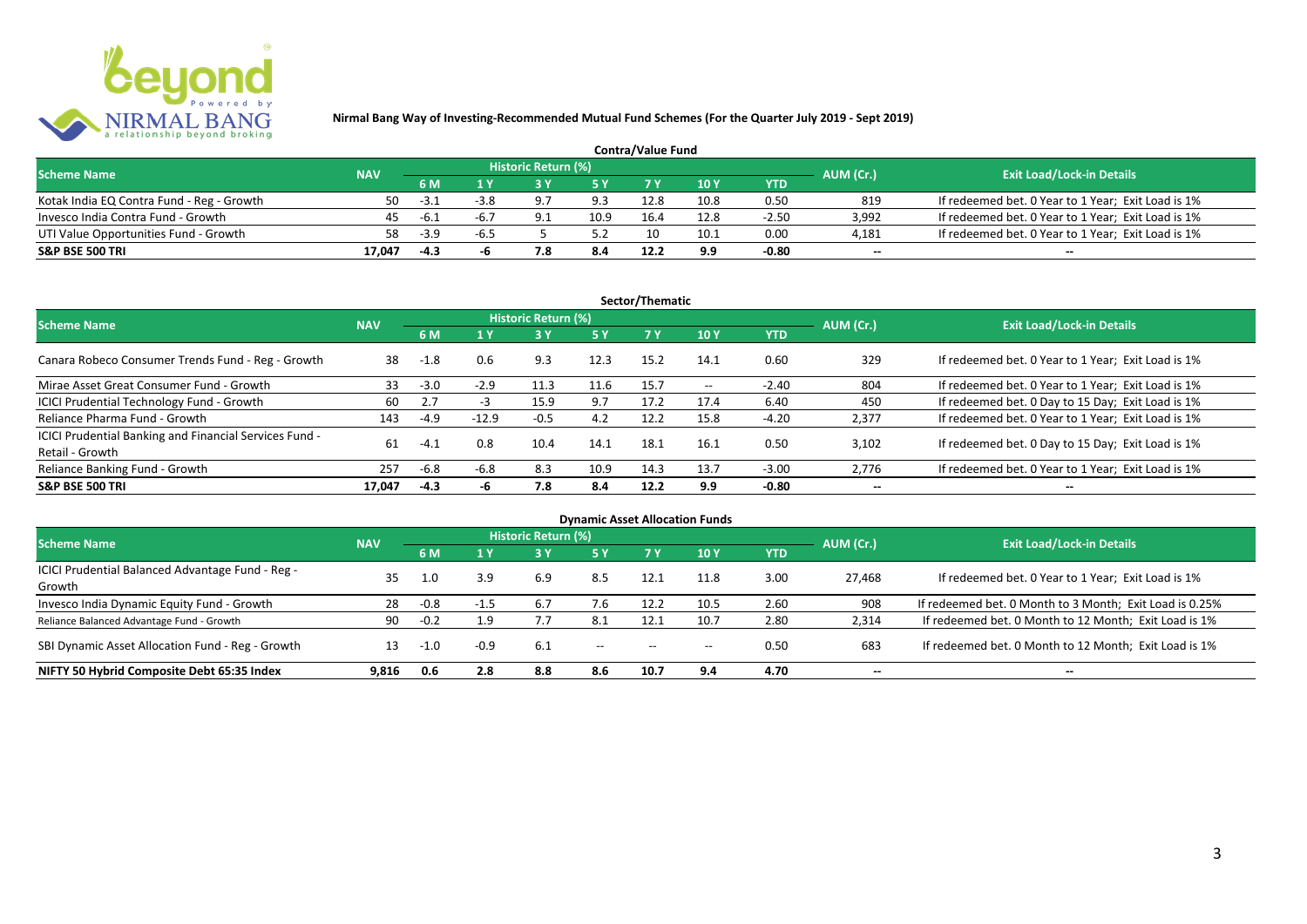

|                                                 |            |        |     |                            |       | <b>Hybrid Aggressive</b> |      |      |                          |                                                       |
|-------------------------------------------------|------------|--------|-----|----------------------------|-------|--------------------------|------|------|--------------------------|-------------------------------------------------------|
| <b>Scheme Name</b>                              | <b>NAV</b> |        |     | <b>Historic Return (%)</b> |       |                          |      |      | AUM (Cr.)                | <b>Exit Load/Lock-in Details</b>                      |
|                                                 |            | 6 M    | 1 Y |                            |       | 7 Y                      | 10Y  | YTD  |                          |                                                       |
| HDFC Hybrid Equity Fund - Growth                |            | $-2.3$ |     |                            | 4.7   | 9.9                      |      | 1.60 | 20,696                   | If redeemed bet. 0 Year to 1 Year; Exit Load is 1%    |
| ICICI Prudential Equity & Debt Fund - Growth    | 130        | $-1.9$ |     |                            | 9.3   | 14.2                     | 13.3 | 1.40 | 23,288                   | If redeemed bet. 0 Year to 1 Year; Exit Load is 1%    |
| Mirae Asset Hybrid - Equity Fund - Reg - Growth | 15         | $-0.8$ | 17  |                            | $- -$ | $-$                      |      | 3.20 | 2,429                    | If redeemed bet. 0 Year to 1 Year; Exit Load is 1%    |
| SBI Equity Hybrid Fund - Growth                 | 135        | 1.8    |     | 8.4                        | 10.1  | 14.9                     | 11.6 | 4.80 | 29,354                   | If redeemed bet. 0 Month to 12 Month; Exit Load is 1% |
| Canara Robeco Equity Hybrid Fund - Growth       | 155        | $-1.2$ |     |                            | 9.3   | 12.8                     |      | 2.70 | 2,341                    | If redeemed bet. 0 Year to 1 Year; Exit Load is 1%    |
| NIFTY 50 Hybrid Composite Debt 65:35 Index      | 9.816      | 0.6    | 2.8 | 8.8                        | 8.6   | 10.7                     | 9.4  | 4.70 | $\overline{\phantom{a}}$ | $- -$                                                 |

| <b>Arbitrage Fund</b>                      |            |     |  |                     |     |  |     |            |           |                                                         |
|--------------------------------------------|------------|-----|--|---------------------|-----|--|-----|------------|-----------|---------------------------------------------------------|
| <b>Scheme Name</b>                         | <b>NAV</b> |     |  | Historic Return (%) |     |  |     |            | AUM (Cr.) | <b>Exit Load/Lock-in Details</b>                        |
|                                            |            | 1 M |  | 6 M                 |     |  |     | <b>YTD</b> |           |                                                         |
| IDFC Arbitrage Fund - Reg - Growth         | 24         | 4.8 |  | 6.9                 | 6.8 |  |     | 6.70       | 9.198     | If redeemed bet. 0 Month to 1 Month; Exit Load is 0.25% |
| Kotak Equity Arbitrage Fund - Reg - Growth |            | 4.9 |  | 6.8                 | b.b |  | 6.2 | 6.50       | 15,630    | If redeemed bet. 0 Day to 30 Day; Exit Load is 0.25%    |
| Reliance Arbitrage Fund - Growth           | 20         | 4.8 |  |                     |     |  | b.4 | 6.60       | 8.937     | If redeemed bet. 0 Month to 1 Month; Exit Load is 0.25% |

|                                          |                          |              |                          |                     |        | <b>Equity Saver</b> |                                       |                          |                          |                                                       |
|------------------------------------------|--------------------------|--------------|--------------------------|---------------------|--------|---------------------|---------------------------------------|--------------------------|--------------------------|-------------------------------------------------------|
| <b>Scheme Name</b>                       | <b>NAV</b>               |              |                          | Historic Return (%) |        |                     |                                       |                          | AUM (Cr.)                | <b>Exit Load/Lock-in Details</b>                      |
|                                          |                          | 6 M          |                          |                     |        |                     | 10 Y                                  | <b>YTD</b>               |                          |                                                       |
| Axis Equity Saver Fund - Reg - Growth    |                          |              |                          | 6.8                 | $- -$  | $- -$               | $\overline{\phantom{a}}$              | 3.50                     | 765                      | If redeemed bet. 0 Month to 12 Month; Exit Load is 1% |
| <b>HDFC Equity Savings Fund - Growth</b> | 36                       | 0.0          | ⊥.8                      |                     |        | 8.7                 |                                       | 2.60                     | 4,910                    | If redeemed bet. 0 Year to 1 Year; Exit Load is 1%    |
| Kotak Equity Savings Fund - Reg - Growth | 14.                      |              | 2.9                      | 6.8                 | $- -$  | $- -$               | $\hspace{0.05cm}$ – $\hspace{0.05cm}$ | 2.80                     | 1,950                    | If redeemed bet. 0 Year to 1 Year; Exit Load is 1%    |
| CRISIL Hybrid 50+50 - Moderate Index*    | $\overline{\phantom{a}}$ | $\mathbf{m}$ | $\overline{\phantom{a}}$ | $- -$               | $\sim$ | $- -$               | $\overline{\phantom{a}}$              | $\overline{\phantom{a}}$ | $\overline{\phantom{a}}$ | $- -$                                                 |

|                                           |            |     |       |                     |      | <b>Liquid Funds</b> |            |                 |                          |                                  |
|-------------------------------------------|------------|-----|-------|---------------------|------|---------------------|------------|-----------------|--------------------------|----------------------------------|
| <b>Scheme Name</b>                        | <b>NAV</b> |     |       | Historic Return (%) |      |                     | <b>YTM</b> | Avg             | AUM (Cr.)                | <b>Exit Load/Lock-in Details</b> |
|                                           |            | 1 W | 2 W   | 1 M                 | 3 M  | 1Y                  |            | <b>Maturity</b> |                          |                                  |
| Axis Liquid Fund - Growth                 | 2.129      | 5.6 | 5.7   |                     | 6.3  |                     | 5.59       | 0.10            | 29,296                   | Nil                              |
| IDFC Cash Fund - Reg - Growth             | 2,325      | 5.4 |       |                     |      |                     | 5.44       | 0.07            | 12,065                   | Nil                              |
| Kotak Liquid Scheme - Reg - Growth        | 3,888      | 5.6 | 5.7   |                     | -6.1 |                     | 5.62       | 0.10            | 31,996                   | Nil                              |
| Mirae Asset Cash Management Fund - Growth | 2,010      | 5.6 | 5.6   |                     | 6.2  |                     | 5.6        | 0.07            | 4,157                    | Nil                              |
| <b>CRISIL Liquid Fund Index</b>           | $- -$      | 6.0 | - 6.1 |                     | 6.5  | $- -$               | $- -$      | $- -$           | $\overline{\phantom{a}}$ | $- -$                            |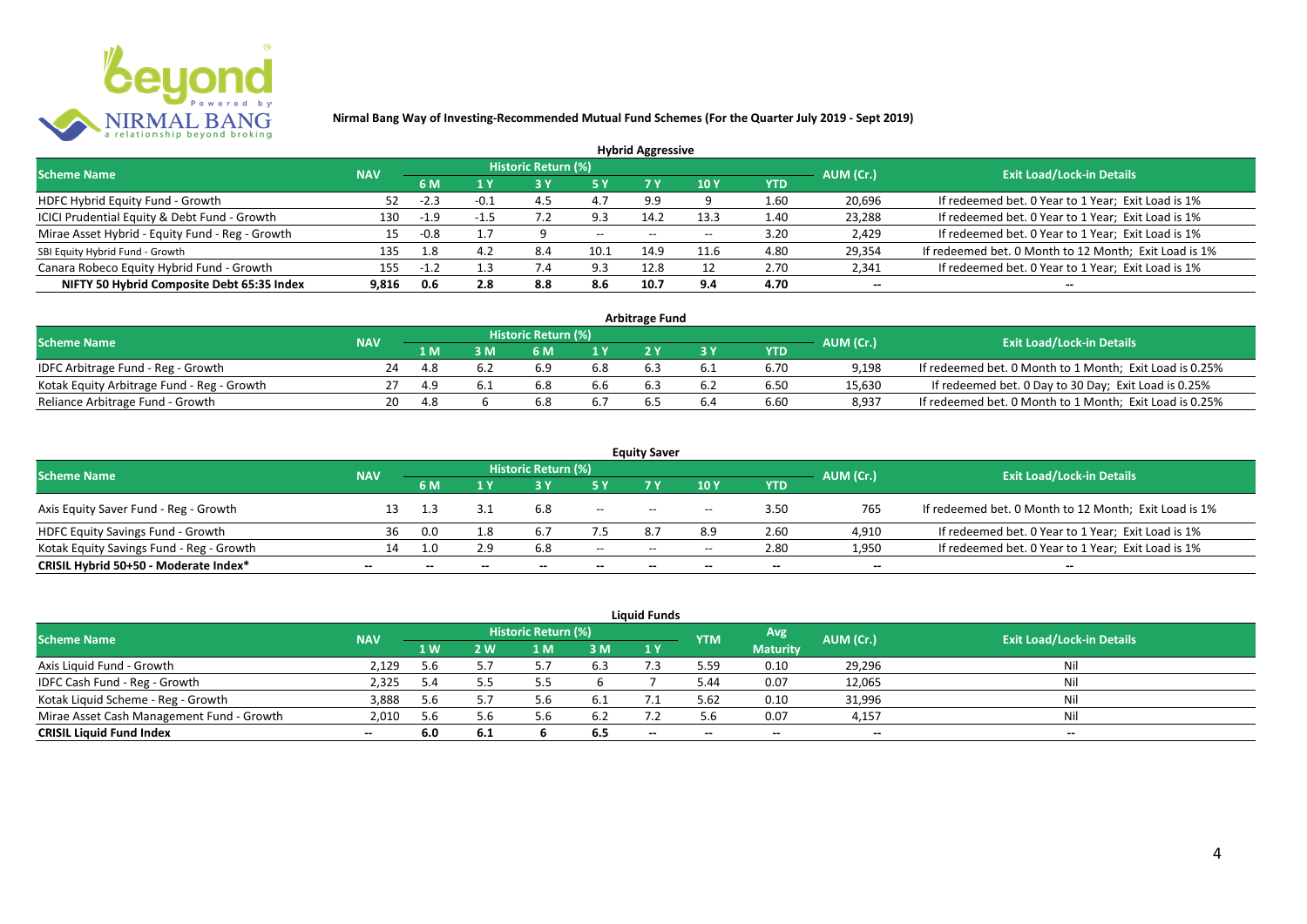

| <b>Ultra Short Fund</b>                       |            |     |     |                     |       |       |            |                          |                          |                                  |
|-----------------------------------------------|------------|-----|-----|---------------------|-------|-------|------------|--------------------------|--------------------------|----------------------------------|
| <b>Scheme Name</b>                            | <b>NAV</b> |     |     | Historic Return (%) |       |       | <b>YTM</b> | Avg                      | AUM (Cr.)                | <b>Exit Load/Lock-in Details</b> |
|                                               |            | 1 M | sм  | 6 M                 |       |       |            | <b>Maturity</b>          |                          |                                  |
| HDFC Ultra Short Term Fund - Reg - Growth     |            | 7.4 | 8.4 | 8.2                 | $- -$ | $- -$ | 6.31       | 0.40                     | 8,309                    | Nil                              |
| IDFC Ultra Short Term Fund - Reg - Growth     |            | 7.6 | 8.4 | 8.4                 | 8.7   | $- -$ | 6.15       | 0.45                     | 3,668                    | Nil                              |
| SBI Magnum Ultra Short Duration Fund - Growth | 4,301      | 7.8 | 8.5 | 8.2                 | 8.6   |       | 6.94       | $\overline{\phantom{a}}$ | 9,411                    | Nil                              |
| <b>NIFTY Ultra Short Duration Debt Index</b>  | 3,924      | 6.7 |     | 8.1                 | 8.5   | 7.6   | $- -$      | --                       | $\overline{\phantom{a}}$ | $\overline{\phantom{a}}$         |

| <b>Money Market Fund</b>                                   |            |     |     |                                                   |                          |                          |            |                        |                          |                                  |
|------------------------------------------------------------|------------|-----|-----|---------------------------------------------------|--------------------------|--------------------------|------------|------------------------|--------------------------|----------------------------------|
| <b>Scheme Name</b>                                         | <b>NAV</b> |     |     | <b>Historic Return (%)</b>                        |                          |                          | <b>YTM</b> | Avg<br><b>Maturity</b> | AUM (Cr.)                | <b>Exit Load/Lock-in Details</b> |
|                                                            |            | 1 M | 3M  | 6 M                                               | 1Y                       | <b>3Y</b>                |            |                        |                          |                                  |
| Aditya Birla Sun Life Money Manager Fund - Reg -<br>Growth | 260        | 7.5 | 8.9 | 8.6                                               | 8.8                      | 7.6                      | 6.04       | 0.45                   | 12,746                   | Nil                              |
| ICICI Prudential Money Market Fund - Reg - Growth          | 269        | 7.6 | 8.5 | 8.3                                               | 8.5                      | 7.5                      | 6.14       | 0.45                   | 9,688                    | Nil                              |
| Reliance Money Market Fund - Growth                        | 2,933      | 7.5 | 8.5 | 8.5                                               | 8.8                      |                          | 6.11       | 0.38                   | 3,074                    | Nil                              |
| UTI Money Market Fund - Reg - Growth                       | 2,180      | 7.4 | 8.6 | 8.5                                               | 8.7                      | 7.5                      | 6.16       | 0.49                   | 6,584                    | Nil                              |
| <b>CRISIL Liquid Fund Index</b>                            | $- -$      | 6.0 | 6.5 | $\hspace{0.05cm}-\hspace{0.05cm}-\hspace{0.05cm}$ | $\overline{\phantom{a}}$ | $\overline{\phantom{a}}$ | $\!-$      | $\sim$                 | $\overline{\phantom{a}}$ | $\overline{\phantom{a}}$         |

| Short Term Fund                                 |            |      |      |                     |                |  |            |                 |           |                                  |
|-------------------------------------------------|------------|------|------|---------------------|----------------|--|------------|-----------------|-----------|----------------------------------|
| <b>Scheme Name</b>                              | <b>NAV</b> |      |      | Historic Return (%) |                |  | <b>YTM</b> | Avg             | AUM (Cr.) | <b>Exit Load/Lock-in Details</b> |
|                                                 |            | 1 M  |      | 6 M                 | 1 <sub>Y</sub> |  |            | <b>Maturity</b> |           |                                  |
| HDFC Short Term Debt Fund - Growth              |            | 10.3 |      | 10.1                | 10.1           |  | 7.45       | 2.66            | 8,488     | Nil                              |
| IDFC Bond Fund - Short Term Plan - Reg - Growth | 40         | 9.8  | 11.4 |                     | 10.8           |  | 6.96       | 2.12            | 9,643     | Nil                              |
| Kotak Bond Short Term Plan - Reg - Growth       | 36         | 8.8  | 10.8 | 10.1                | 10.3           |  | '.51       | 2.60            | 9,607     | Nil                              |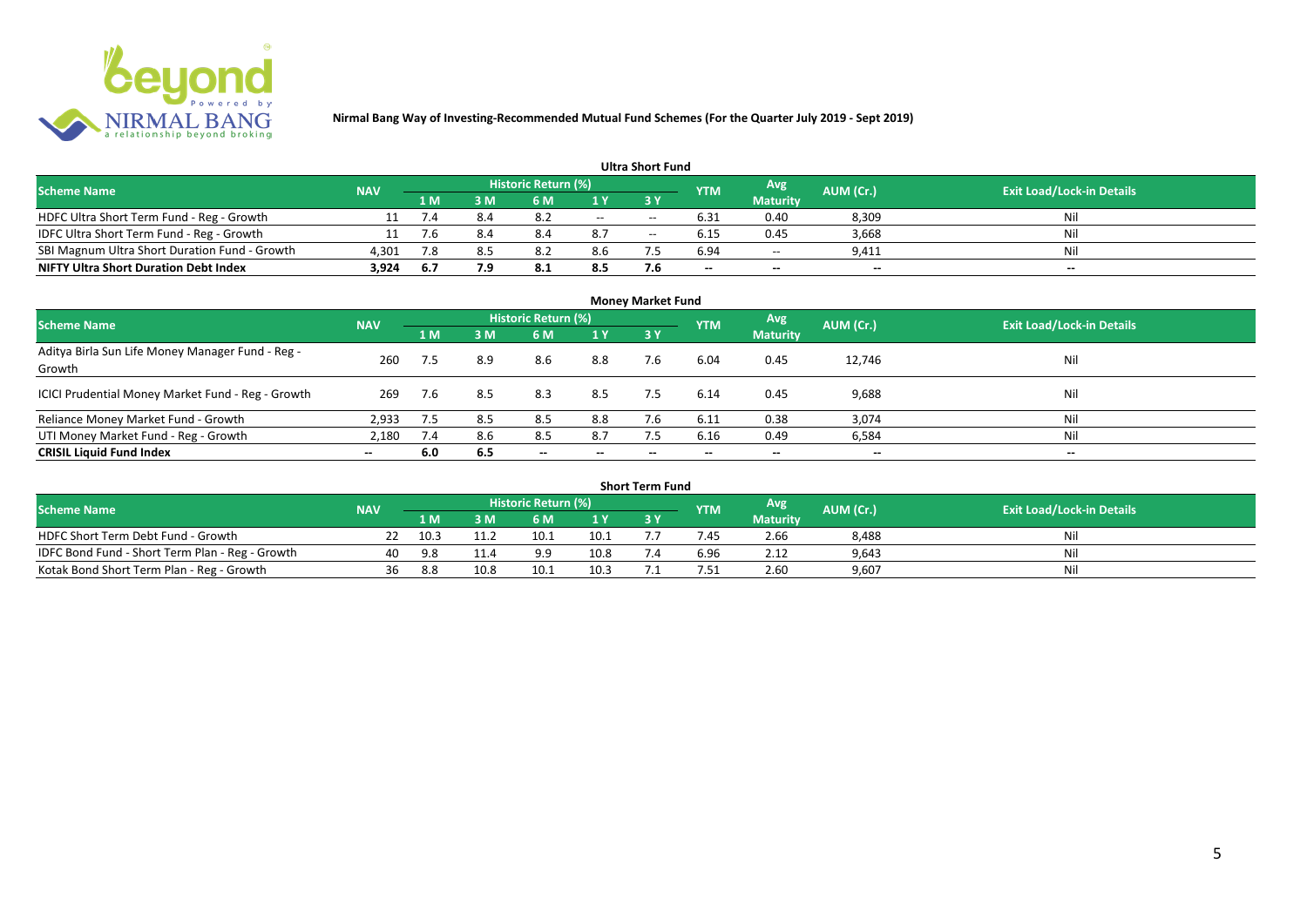

| <b>Low Duration Fund</b>                  |            |     |  |                     |     |  |            |                 |           |                                  |
|-------------------------------------------|------------|-----|--|---------------------|-----|--|------------|-----------------|-----------|----------------------------------|
| <b>Scheme Name</b>                        | <b>NAV</b> |     |  | Historic Return (%) |     |  | <b>YTM</b> | Avg             | AUM (Cr.) | <b>Exit Load/Lock-in Details</b> |
|                                           |            | 1 M |  | 6 M                 |     |  |            | <b>Maturity</b> |           |                                  |
| <b>HDFC Low Duration Fund - Growth</b>    | 41         | 8.0 |  |                     | 8.5 |  | 6.81       | 0.99            | 15,626    | Nli                              |
| Canara Robeco Savings Fund - Reg - Growth | 30         |     |  | 8.5                 | 8.7 |  | 6.33       | 0.79            | 1,051     | Ni                               |
| IDFC Low Duration Fund - Reg - Growth     | 28         | 8.3 |  |                     |     |  | 6.35       | 0.81            | 4.587     | Ni                               |

#### **1 M 3 M 6 M 1 Y 3 Y** Notak Banking and PSU Debt Fund - Reg - Growth 16 10.8 11.6 10.6 11.1 7.6 7.79 2.78 3,403 Nil<br>
Kotak Banking and PSU Debt Fund - Reg - Growth 45 8.8 11.3 11.7 11.6 8 7.47 3.61 2,621 Nil Notak Banking and PSU Debt Fund - Reg - Growth <br>
17 11.7 11.7 11.5 13.3 7.9 7.16 3.39 9.183 1.33 9.183 11.3 11.7 Nil IDFC Banking & PSU Debt Fund - Reg - Growth 17 11.7 13.7 11.5 13.3 7.9 7.16 3.39 9,183 **Banking & PSU Bond Funds Scheme Name NAV REGISTER AUM (Cr.) AUM (Cr.)** Exit Load/Lock-in Details **Historic Return (%) Maturity**

| <b>Corporate Bond Funds</b>                         |            |     |      |                     |      |     |            |                 |           |                                  |
|-----------------------------------------------------|------------|-----|------|---------------------|------|-----|------------|-----------------|-----------|----------------------------------|
| <b>Scheme Name</b>                                  | <b>NAV</b> |     |      | Historic Return (%) |      |     | <b>YTM</b> | <b>Avg</b>      | AUM (Cr.) | <b>Exit Load/Lock-in Details</b> |
|                                                     |            | 1 M | 3 M  | 6 M                 | 1Y   |     |            | <b>Maturity</b> |           |                                  |
| ICICI Prudential Corporate Bond Fund - Reg - Growth | 20         | 9.9 | 10.8 | 10.5                | 10.1 | 7.6 | 7.22       | 2.28            | 9,002     | Nil                              |
| HDFC Corporate Bond Fund - Growth                   |            | 8.5 | 11.9 | 11.6                | 11.7 |     | 7.26       | 4.08            | 12,910    | Ni                               |
| Kotak Corporate Bond Fund - Std - Growth            | 2,585      | 9.9 | 10.8 | 10.1                | 10.2 | 8.1 |            | 1.59            | 2,448     | Nil                              |